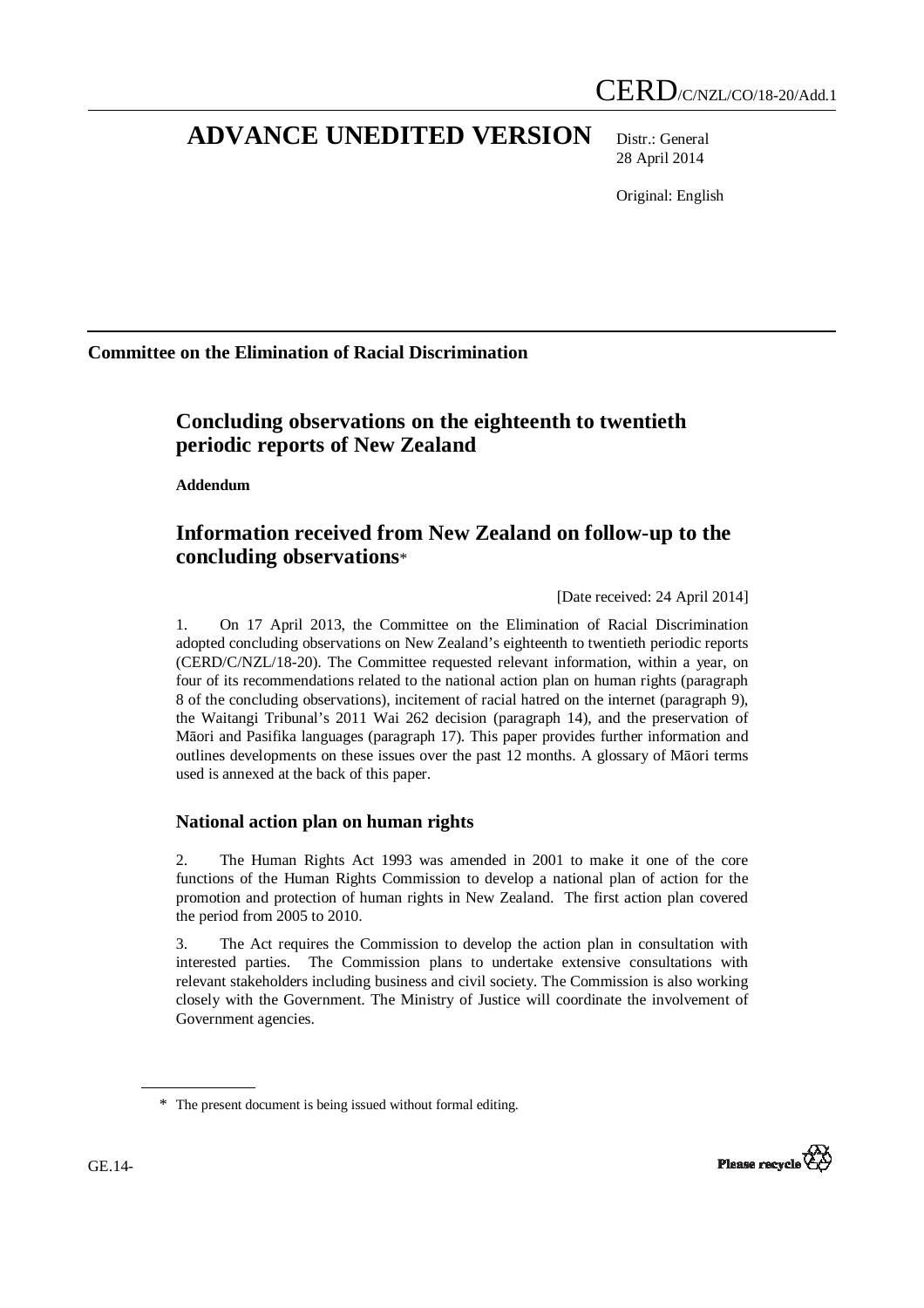4. As the Committee noted in its concluding observations, the new action plan will build on the recommendations made during the second Universal Periodic Review of New Zealand held in January 2014. It is likely that the action plan will address steps to combat racial discrimination.

5. The Commission expects to complete the action plan in March 2015.

## **Incitement of racial hatred on the internet**

#### *Harmful Digital Communications Bill*

6. The Government introduced the Harmful Digital Communications Bill into the New Zealand House of Representatives on 5 November 2013. The Bill addresses harmful digital communications, which include bullying, stalking, harassment, malicious impersonation and serious threats carried out via digital communications. Inciting racial hatred through digital communications is covered by the Bill.

The Bill:

(a) Creates ten communication principles to provide public guidance and education on unacceptable digital behaviour;

(b) Sets up a civil enforcement regime to reduce harm from harmful digital communications;

(c) creates new criminal offences to deal with the most serious instances of harmful digital communications;

(d) Amends existing laws to cover their application to electronic communications and provide more avenues for redress.

#### **Communication principles**

7. The communication principles are derived from existing law and simplified for ease of public reference. For example, principle 10 states that a communication should not denigrate a person by reason of his or her colour, race, ethnic origins, religion, gender, sexual orientation, or disability. This principle is derived from the Human Rights Act 1993.

#### **Civil enforcement**

8. Under the Bill, initial complaints about harmful digital communications are made to an "approved agency". The approved agency will, where a complainant has suffered serious emotional distress, attempt to resolve the matter through negotiation, persuasion and other non-coercive measures.

9. Where the approved agency is unable to resolve the matter, a person may apply to the court for a civil remedy. A person may apply for an order where a digital communication constitutes a serious breach of one of the communication principles and has caused serious emotional distress.

10. The court may make a number of civil orders as remedies. For example, an order to take down material or to identify an anonymous author of a communication, or to prevent a person from acting in a certain way.

## **Criminal offences**

11. The Bill also creates two new offences: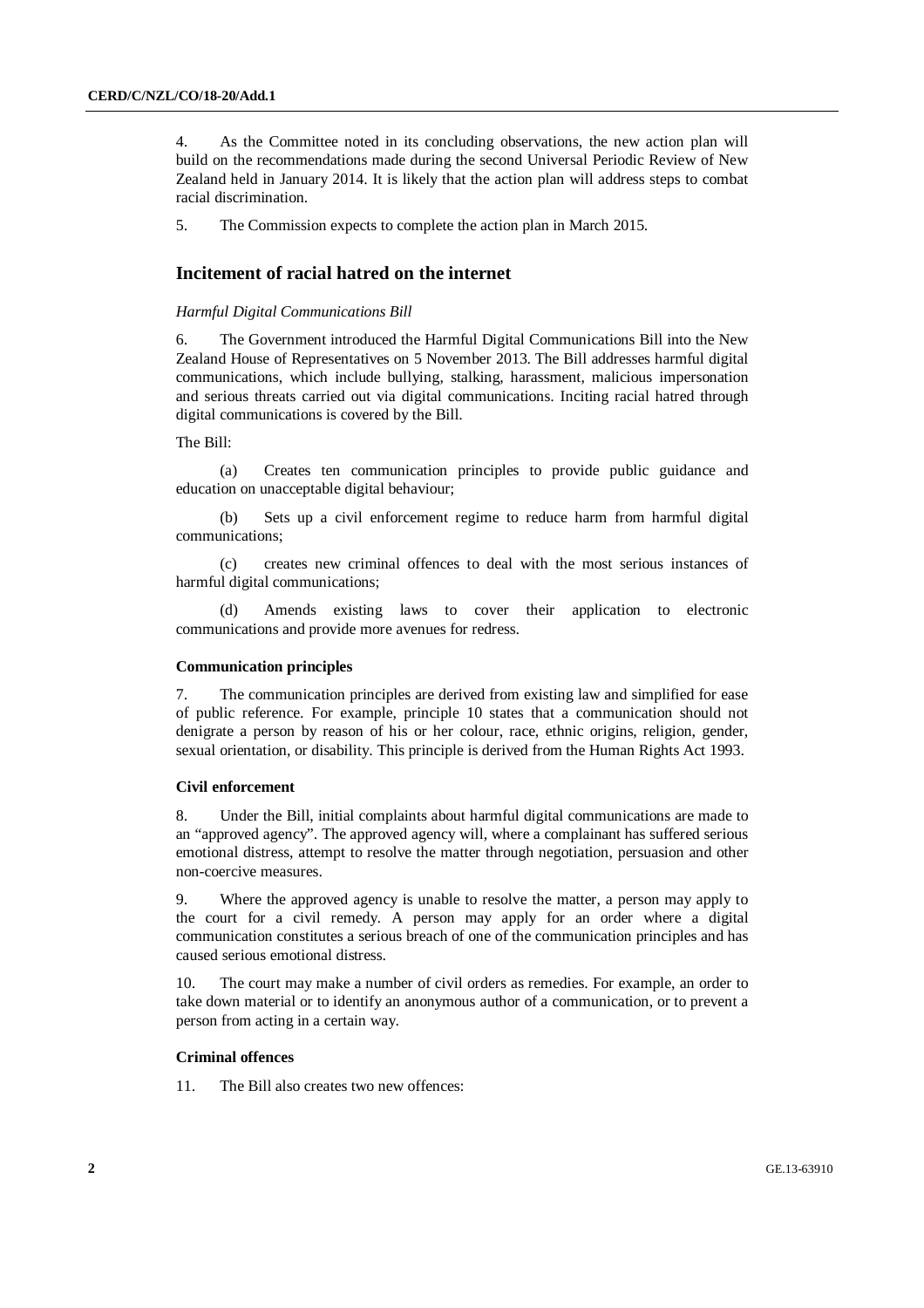(a) Posting a harmful digital communication with intent to cause harm to another person, punishable by up to three months' imprisonment or a fine of up to \$2,000;

(b) Inciting or counselling a person to commit suicide, where no attempt at suicide actually occurs, punishable by up to three years' imprisonment.

The most serious instances of inciting racial hatred may be prosecuted under these offences.

#### **Amendments to existing legislation**

12. As well as addressing harmful digital communications more generally, the Bill makes amendments to the Human Rights Act 1993 which relate specifically to racial and sexual discrimination. The Human Rights Act contains prohibitions on:

Broadcasting or publishing material which causes racial disharmony (section 61). This section is amended to clarify that the prohibitions also apply to electronic communications;

(b) Sexual harassment and racial harassment in various areas of life (sections 62 and 63). These sections are amended so that the prohibitions on harassment also apply to participation in websites, social media platforms and other electronic forums.

13. Now that the Bill has been introduced into the House, it must follow the legislative process before it becomes an Act of Parliament, and therefore part of New Zealand law. This process includes a first reading, the select committee stage (normally where the public has an opportunity to submit on a bill), a second reading, an open parliamentary debate called the committee of the whole House, a third reading and finally, Royal assent. At the end of each of the reading stages, a vote is held in the House to decide if a bill is to progress to the next stage.

## **The Waitangi Tribunal's 2011 Wai 262 decision**

14. On 2 July 2011, the Waitangi Tribunal released their findings on the Wai 262, claim which was lodged by six iwi (tribes) in 1991. The Wai 262 report, Ko Aotearoa Tēnei, is the Waitangi Tribunal's first whole-of-government inquiry and addresses the work of more than 20 government departments and agencies. The Tribunal's report focuses on the protection of Māori culture and identity, with a particular focus on mātauranga Māori (traditional knowledge) and associated taonga (treasure). The New Zealand Government is currently considering the report.

15. The New Zealand Government response to Wai 262 is complex and involves a range of agencies. Specific domestic policy decisions in response to Wai 262 have not been made, however, as New Zealand undertakes policy development in related fields, we are aware of international instruments and emerging models of best practice.

## **The preservation of M**ā**ori and Pacific languages**

 *Te reo M*ā*ori* 

16. The current Census figures from Statistics New Zealand<sup>1</sup> indicate that there is a decline in te Reo Māori except for the age group 65 years and over. More detailed data on

<sup>1</sup> http://www.stats.govt.nz/Census/2013-census/profile-and-summary-reports/quickstats-about-maorienglish/maori-language.aspx.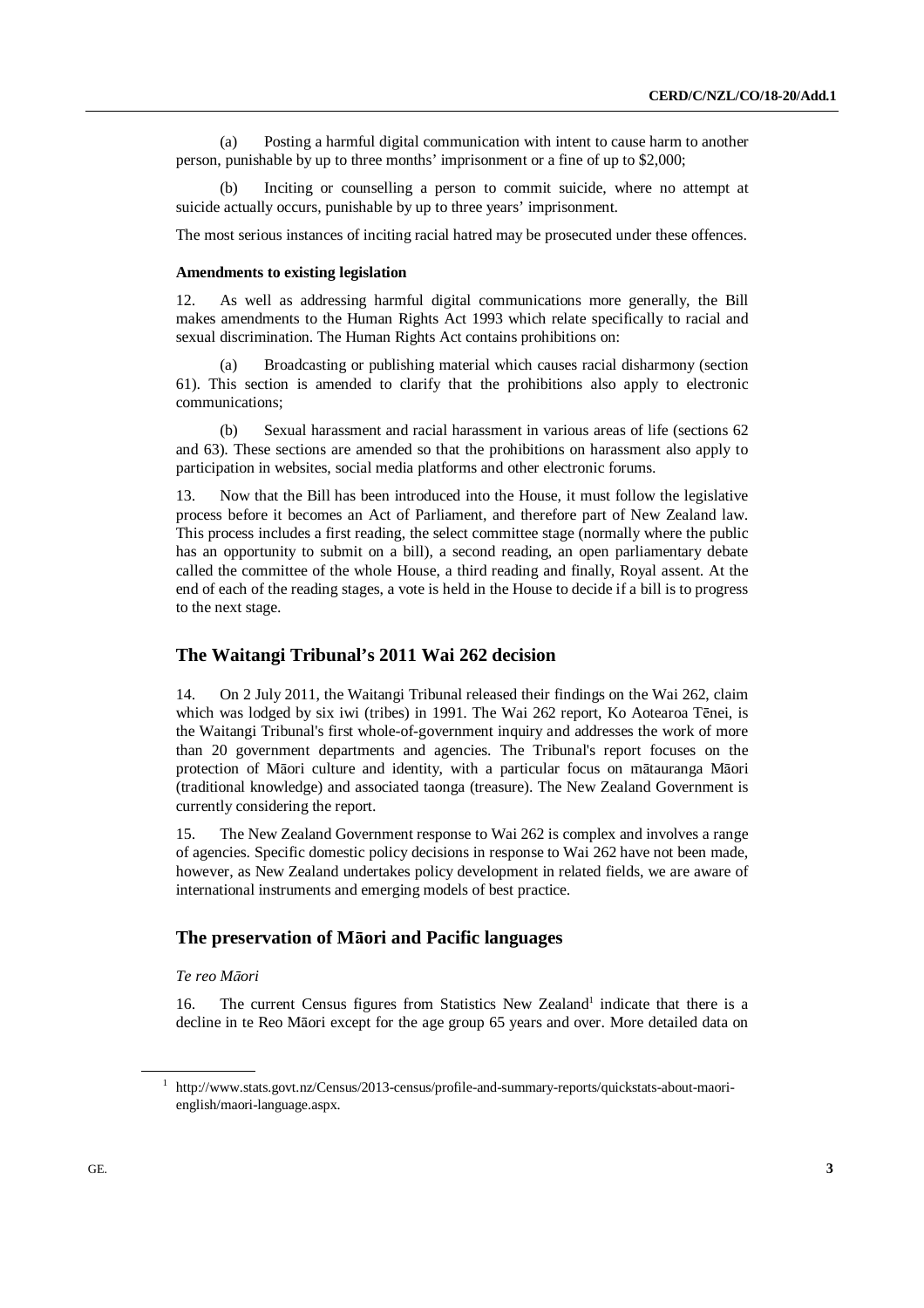the health of the Māori language will be available later this year when the results of the Māori Social Survey, conducted by Statistics New Zealand in 2013, are published.

17. A review of the Māori Language Strategy was undertaken in 2010/11. The Minister of Māori Affairs is now developing a new Māori Language Strategy that includes a strengthened focus on whānau (family), hapū (sub-tribe), and iwi, and consolidating Māori leadership. In addition, the Māori Language Strategy includes proposals for significant changes to governance arrangements for three Crown entities with responsibility for Māori language revitalisation, preservation and protection. These entities are Te Taura Whiri i te Reo Māori (The Māori Language Commission), Te Māngai Paho (Māori Broadcasting Funding Authority) and the Māori Television Services. Key Māori language stakeholders have been consulted on the proposed Strategy in February and March 2014. Following consultation, the final version of the Strategy will be submitted to the New Zealand Cabinet for approval.

### **M**ā**ori language in education**

18. Māori language in education is vital for supporting both the number of people using the language and the development of the language. Without it there are very few opportunities for the language to thrive, for its status and quality to be expanded and for Māori to both enjoy and achieve education success.

19. The Ministry of Education is responsible for implementing the Government's policies on Māori language in education, across the whole system. This includes the early childhood education, learning in primary and secondary education and beyond into tertiary education. It is primarily delivered in programmes:

(a) Where the principal language and medium of instruction is Māori<sup>2</sup> (in kōhanga reo and puna reo, kura kaupapa Māori and wharekura, kura ā iwi and in wānanga<sup>3</sup>) and where the outcome is mostly a bilingual one;

(b) Where Māori is learnt as a subject.

20. The Government spends approximately \$125m a year on Māori language in education and a further \$730m a year meeting operational costs such as staffing, classrooms and IT, and general operating costs.

21. Last year the Ministry of Education released the Government's Tau Mai Te Reo – the Māori Language in Education Strategy 2013 – 2017. Tau Mai Te Reo sets out the strategic direction for the Ministry of Education and the education sector agencies. It provides a way for increasing the value of the government's investment in Māori language in education over the next five years.

<sup>&</sup>lt;sup>2</sup> Māori medium - settings where teaching occurs in and through Māori language for 51-100 per cent of the time.

<sup>3</sup> *K*ō*hanga reo* – early learning Māori language provider. Affiliated to Te Kōhanga Reo National Trust.  *Puna reo* – Bilingual/Māori immersion early learning provider. *Kura kaupapa M*ā*ori* – Māori medium school (Years 1-8). Established under section 155 of the Education Act and adhere to Te Aho Matua.

*Wharekura* – Māori medium secondary school (years 9-13). Established under section 155 of the Education Act and adhere to Te Aho Matua.

*Kura* ā*-iwi* – Special designated character schools established under section 156 of the Education Act. These schools often affiliate to an iwi (tribe) or hapū (sub-tribe). These kura cater to the educational needs of individual iwi or hapū and teach in a way that reflects their own dialect and tikanga (protocol).

*W*ā*nanga* – Māori medium tertiary education institute.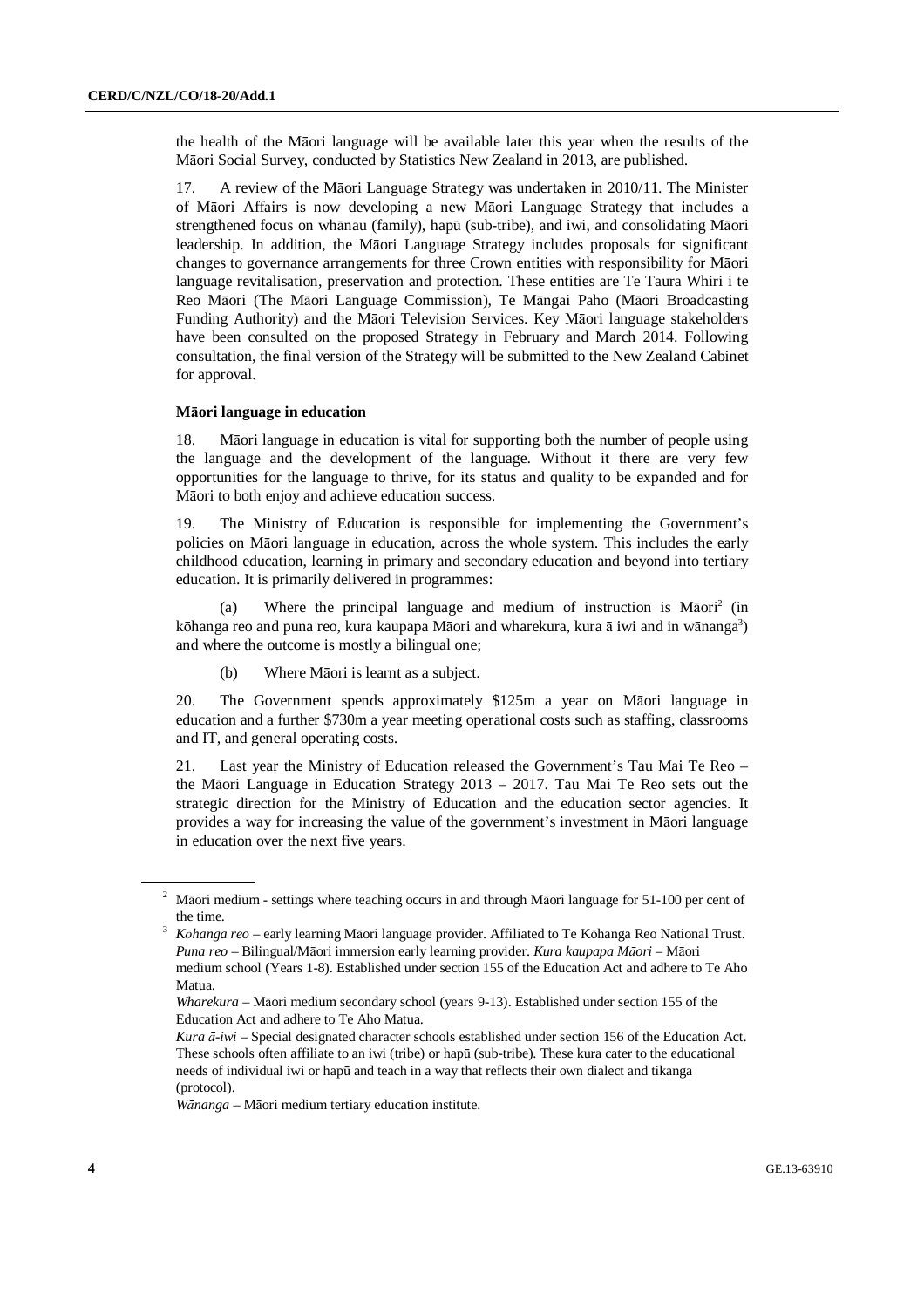22. Tau Mai Te Reo reflects some of the key parts of the Government's overall Māori Language Strategy. It includes:

- The central importance of the child and young person being immersed in and learning the language.
- The important role of iwi, hapū and whānau in the learning and revival of the language, particularly their support for their children.
- The value of good research and information about the state of Māori language in education and how this is critical for both planning and reporting purposes.
- The need to have good investment advice and information to make better decisions about how to expand both the numbers and value of Māori language in education.
- The importance of a strong and capable professional workforce supported and backed by all the education agencies, and the community.

## **Pacific languages**

## *Pacific languages in communities*

23. Pacific people have settled in significant numbers in New Zealand for over 60 years. Many Pacific people are now long term residents, with 40% having arrived in New Zealand 20 or more years ago. Many are also second or third generation.

24. In Census 2013, the Pacific population was 295,941, 7.4 percent of the total population (an increase from 6.9 percent in 2006). The Pacific group consists of at least 13 languages and cultural groups (Samoan, Cook Islands, Tongan, Niuean, Fijian, and Tokelau, Tuvalu, Kiribati, Papua New Guinea, Vanuatu, the Solomon Islands and the small island states of Micronesia). Each has its own language with considerable variation across the groups in terms of language capability.

25. The Ministry of Pacific Island Affairs continues to support Pacific communities to preserve their heritage language. In 2013, the Ministry of Pacific Island Affairs supported community groups to deliver seven language week programmes:

- (a) Samoan (May June)
- (b) Cook Islands Maori (4-10 August)
- (c) Tongan (1-7 September)
- (d) Tuvaluan (30 September -6 October)
- (e) Fijian (7-13 October)
- (f) Niuean (13-19 October)
- (g) Tokelauan (28 October 3 November).

26. Language weeks provide a visible mechanism for raising awareness of the value of language and culture amongst Pacific communities in New Zealand and across different learning environments: home, community, churches, schools, early childhood education centres, tertiary providers, museums, libraries and workplaces. To reinforce government's strong commitment to the preservation of heritage languages, some of the Pacific language weeks were launched at Parliament by the Minister of Pacific Island Affairs with support from parliamentary colleagues. The response to Pacific language weeks has ignited considerable interest in Pacific languages and their role in New Zealand.

27. The Ministry of Pacific Island Affairs has also supported a range of Pacific community language activities such as the development of bilingual books for very young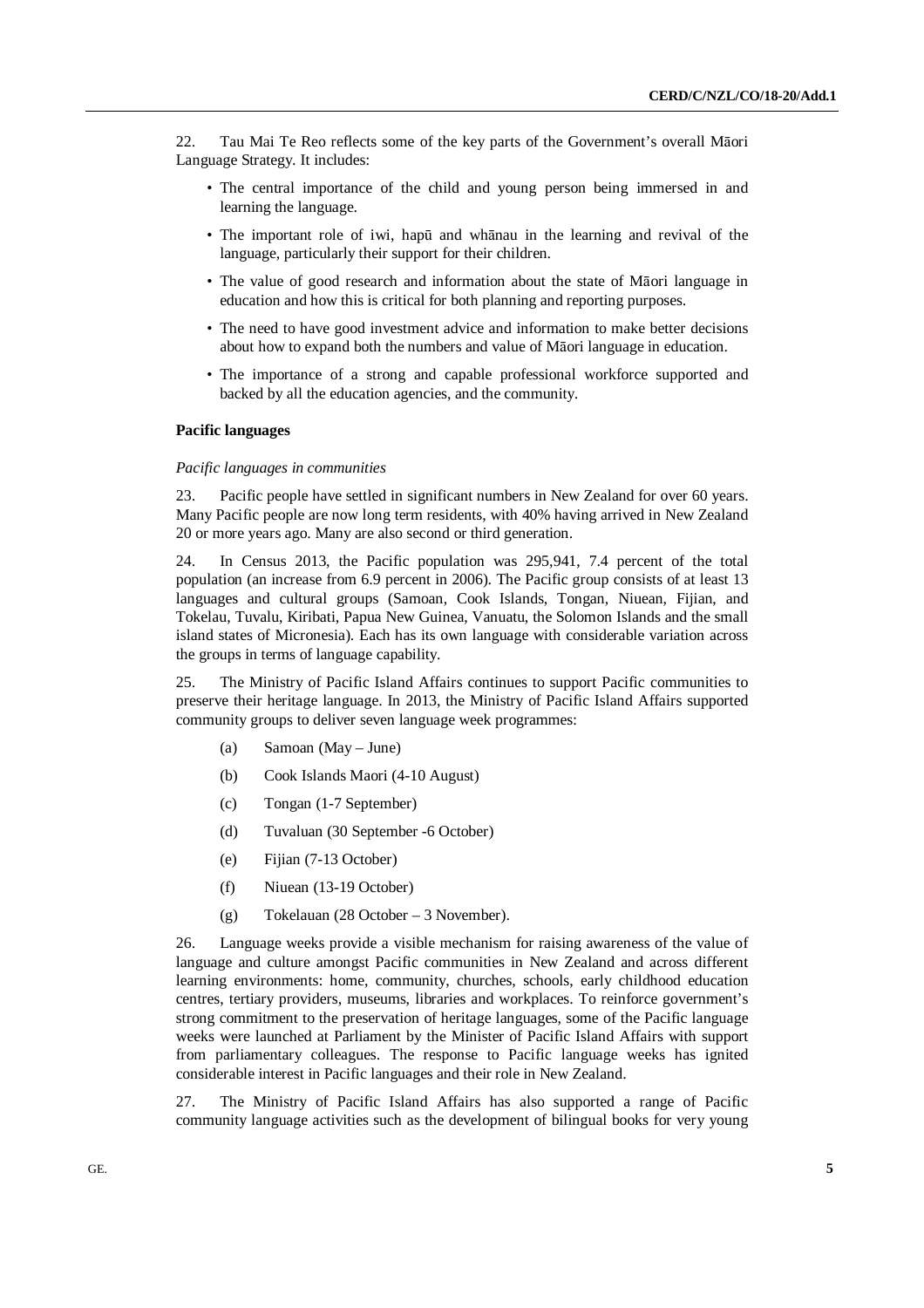children in four different Pacific languages, an intergenerational language learning class that enabled elders, adults, parents, and young children to learn together, and the celebration of traditions illustrated through activities such as story-telling (including myths and legends) and proverbs.

28. The Pacific language activities are aligned to the Pacific Languages Framework (October  $2012$ <sup>4</sup> which has been a major focus of the Ministry of Pacific Island Affairs' work to strengthen Pacific language use in New Zealand, and is designed to support Pacific communities to achieve their aspirations for language revitalisation.

29. Implementation of the Pacific Languages Framework is led by Pasifika communities with support from the Ministry of Pacific Island Affairs. The stakeholder group has been expanded from an initial seven ethnic Pacific community groups and collectives to approximately 24 organisations and collectives to date.

30. In addition, the Ministry of Pacific Island Affairs developed and published the Pacific Languages Compendium (June  $2013$ )<sup>5</sup> - a web-based directory of New Zealand government resources that are written or delivered in a Pacific language. The Pacific Languages Compendium is divided into 14 sections, each of which lists the government resources that are written in a particular Pacific language. An additional two sections cover educational resources for Pacific language learning and government initiatives such as action plans or programmes that support Pacific people who are living in New Zealand. The Pacific Languages Compendium sits alongside the Pacific Languages Framework.

### **Pacific languages in education – early childhood education**

31. The Science and Education Select Committee Inquiry into Pacific languages in early childhood education began in May 2012. The Inquiry investigated the current frameworks that support Pacific language in early childhood education in New Zealand. The Ministry of Pacific Island Affairs, along with the Ministry of Education, were official advisors to the Select Committee, which released its recommendations in November 2013.

32. The latest figures for participation in early childhood education before starting school for the year ended December 2013 show that participation amongst Pasifika children has increased by 1.9 percentage points to 89.3%. This is a much faster rate of increase than the overall increase of 0.5 percentage points, although the overall participation rate is 95.7%.

33. The number of early childhood education services providing Pasifika bilingual or immersion education has increased from 87 in 2008 to 96 in 2013. (51% to 100% Pacific language use). Equity funding is targeted to help early childhood education services with particular characteristics, including services that teach in a language other than English for more than 51% of the time. This means that services which provide early childhood education predominantly in Pasifika languages receive extra funding. The average amount of equity funding per service for Pacific language services increased from \$1,406 per annum in 2008 to \$2,876 in 2013 (more than twice as much on average). The number of enrolments at these services has increased from 2,504 in 2008 to 2,997 in 2013.

34. In 2013, 57 services provided a Samoan early childhood education programme, 22 Tongan, and the remaining 17 provided Cook Islands Māori, Niuean, Tokelauan and Pukapukan.<sup>6</sup>

<sup>4</sup> http://www.mpia.govt.nz/pacific-languages-framework/.

<sup>5</sup> http://www.mpia.govt.nz/pacific-languages-compendium.

<sup>&</sup>lt;sup>6</sup> Pukapukan is a Polynesian language that developed in isolation on the island of Pukapuka in the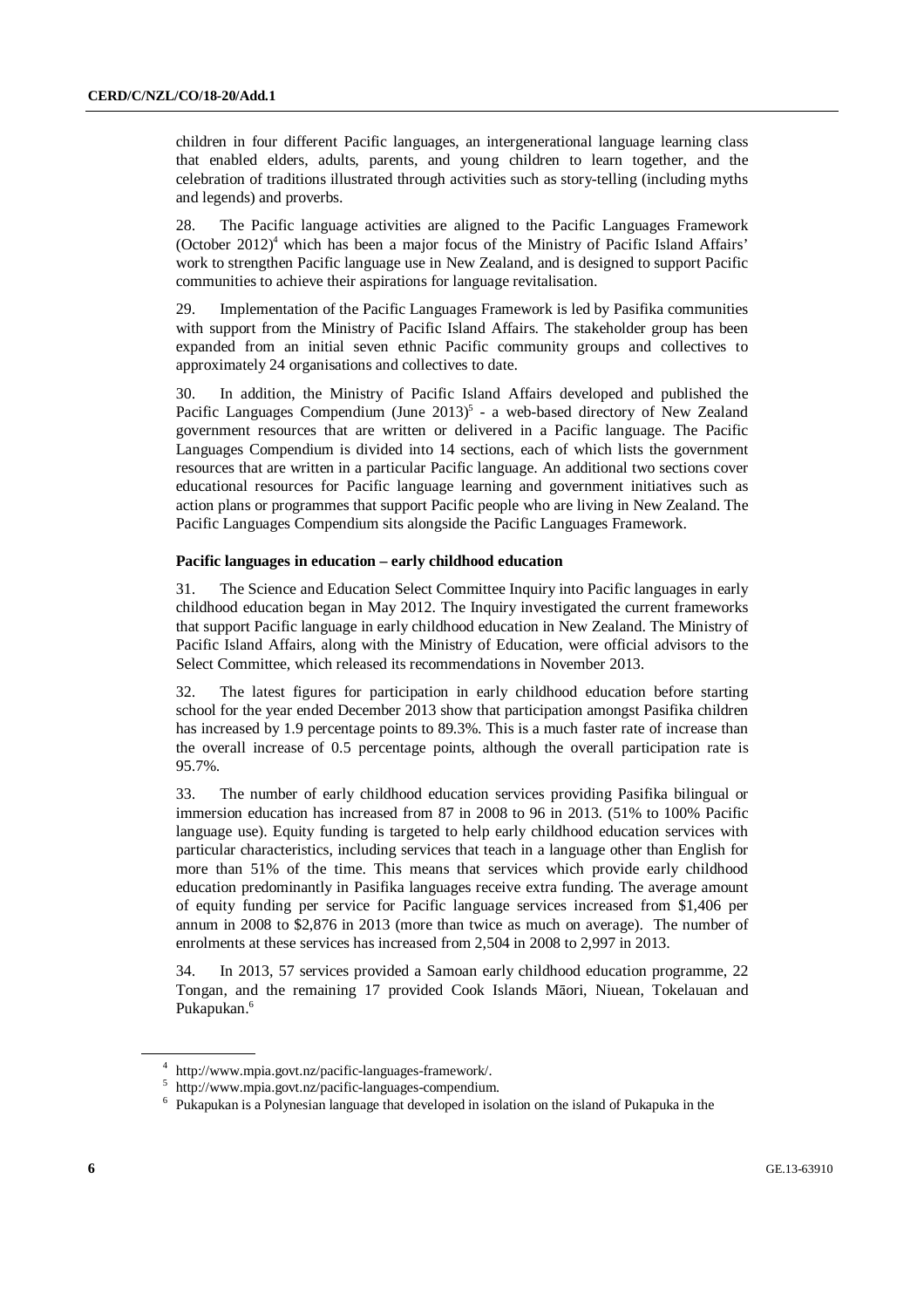### **Achieving Through Pasifika Languages**

35. Achieving Through Pasifika Languages (ATPL) is a schooling-based initiative developed under the Pasifika Education Plan which has expanded to include the provision of early childhood education. Under this initiative the Ministry of Education funds programmes which support Pasifika bilingual learners in Years 1 to 9 to learn their Pasifika language and be taught in a homework/study centre environment. The objective is to raise achievement through a Pasifika language. The Taskforce has supported the establishment of early childhood education playgroups in ATPL centres to meet Pasifika communities' needs.

## **Pasifika early childhood education teacher education**

36. TeachNZ scholarships are available to support the training of Pasifika early childhood education teachers: The scholarships cover core study fees and an allowance of \$10,000 over the period of study. People awarded scholarships are expected to complete a bond period after finishing their scholarship.

37. The Pasifika language scholarships are for people who are proficient in a Pasifika language, have knowledge, understanding and experience working with Pasifika communities, and who want to teach in the early childhood who want to teach in the early childhood sector. Applicants must be enrolled in an approved Pasifika qualification.

northern group of the Cook Islands. Pukapukan is not closely related to any other languages of the Cook Islands.